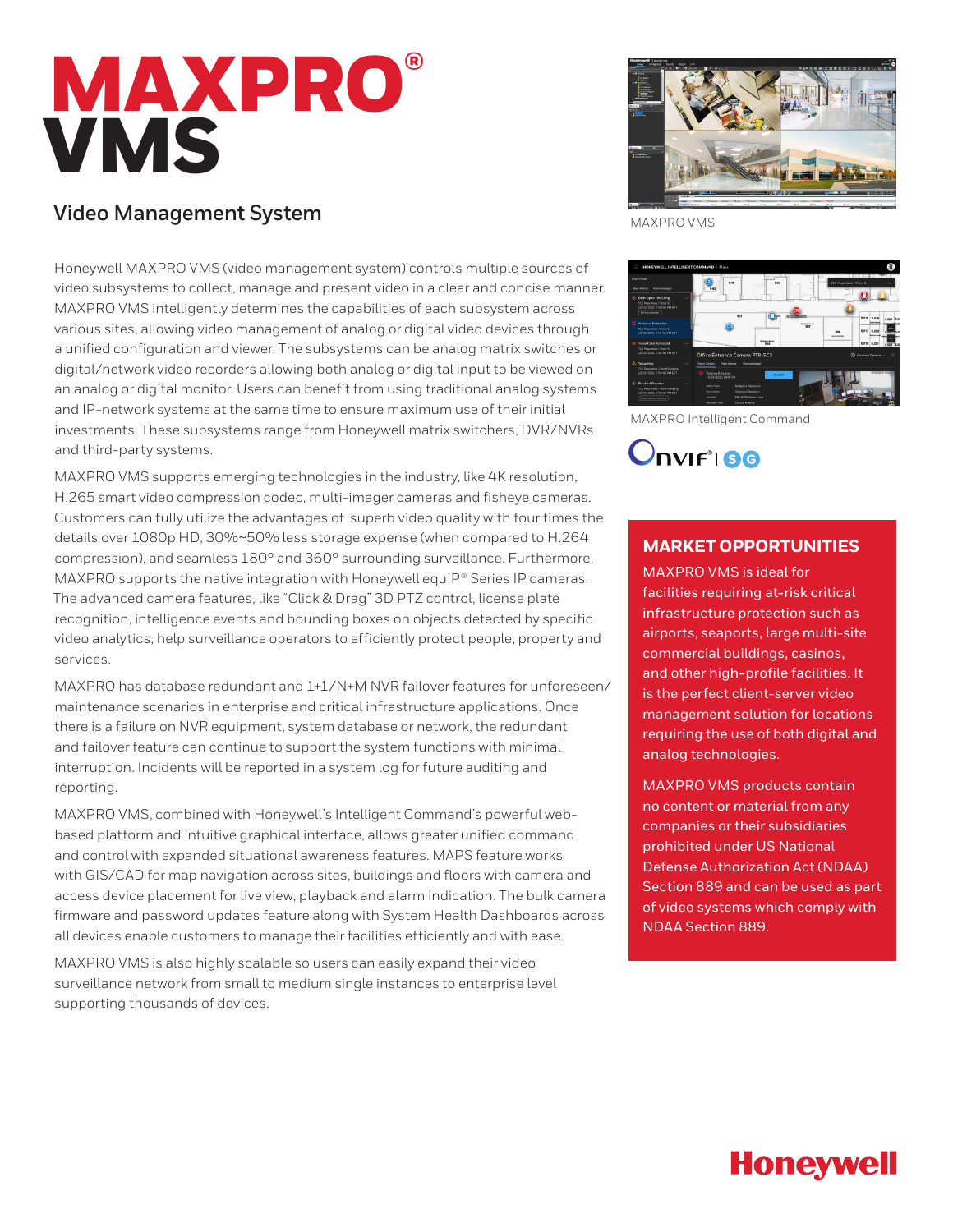## **FEATURES**

#### *Scalable security system for flexible deployment*

- A single MAXPRO server can support numerous recording sub systems (NVR/ DVRs)
- Distributed architecture in the form of multiple MAXPRO servers in a parentchild topology facilitates "Enterprise" style deployment, where child VMS server users & roles, workstations, sites, and partitions can be easily added to parent VMS server through advanced discovery

#### *Open integrated platform for endto-end solution*

- Auto-discovery of cameras connected to supported recorders
- Honeywell H.265, multi-imager and explosion-proof camera support
- Support for equIP camera multicast stream reduces camera loading and network loading with live view on multiple clients
- Integration with Honeywell Pro-Watch® Access Control Systems providing an integrated access control, intrusion and video solution

#### *Redundant server and recorder failover for 24/7 operational continuity*

- Redundant server option increases system reliability.
- 1+1/N+M MAXPRO NVR failover and failback automatically or manually. View and playback on one client panel

#### *Smart search, playback and clip export for efficient forensic investigation*

- Ability to investigate events and alarms by simultaneously viewing alarm video at various stages. For every alarm, users can view the video captured during pre-alarm, on-alarm, post-alarm, and also view live video from the camera which triggered the alarm through a single 2x2 salvo
- Commentable bookmarks allow users to tag scenes of interest in the timeline to easily return to the scene with multiple cameras' views
- Search and find video through event view or timeline. Preview search allows viewing a snapshot at various times to quickly narrow the scene of interest
- Smooth reverse and synchronous playback across MAXPRO NVRs for efficient cross-site investigation
- Incident management mode allows creating a package of clips multiple cameras at different times that can be played back sequentially

#### *Intelligent analytics for proactive threat detection and operation efficiency boost*

- Intelligent events from cameras can be viewed at the alarm panel and trigger event recording on MAXPRO NVRs for further investigation
- Annotation with bounding boxes on objects detected by Xtralis IntrusionTrace™ and LoiterTrace from equIP® camera & ADPRO® NVR in both live view and playback for visual notification and verification
- Honeywell Video Analytics (HVA) integration with automatic camera stream selection for optimal performance
- Integration with augmented vision face recognition analytics from Idemia
- Integration with video analytics from Ipsotek
- License plate recognition event management with rich details and easy report generation for efficient vehicle management with Honeywell VehicleTrace™ enabled cameras

#### *Powerful desktop clients for enhanced monitoring and fast response*

- Viewing, creating, saving and naming salvos with up to 8x8 cameras each under My Salvos or Shared Salvos. Support for aspect ratio - 16:9, 4:3 and stretched for video salvos
- Surrounding cameras mode with presets, makes following subjects of interest simple and efficient by allowing the nearest camera of interest to be immediately in view
- Quick and responsive alarm actions can be initiated from the preview pane options
- Innovative "One-Click" or "Mouse Drag" 3D PTZ control experience that does away with legacy PTZ controls of continuous clicking
- 360° de-warping "spreads" the distorted fisheye image into natural panoramic and/ or multiple tile views. Operators can view and focus on zones of interest on live and recorded video
- Enriched video viewing experience through intuitive video rendering engine optimizes CPU utilization by altering the video frame rate for low bandwidth throttling
- NVIDIA and Intel GPU based rendering support for H.264 and H.265 decoding up to 60 frames per second (1080p camera) with smooth display on 4K monitors reduces the number of workstations needed for monitoring large sites with 30+ cameras
- Ability to play recorded video together with audio stream and ability for operators to talk to camera audio output through bidirectional audio support
- Control any analog or digital monitor from a single workstation or joystick keyboard. Allows the system to be used as a true analog and digital matrix
- Monitor control allows controlling all monitors from a single client (monitor wall control)
- Remote monitor mode allows sharing and controlling a remote monitor while still viewing locally

#### *Unified mobile apps*

• Unified mobile apps for iOS® and Android™ allows to access cameras and doors from one single point while on the move

#### *Intuitive graphical user interface for efficient site management*

- Feature-rich and user-friendly client interface to view video from numerous different recorders from a single point
- Operators can log on using their local language and the built-in messaging system allows operators to share video scenes via instant messages
- Role-based operator privileges
- An extremely powerful macro programming language is available to fully customize actions based on events
- Support for active directory user authentication

#### *Effective privacy protection options for data privacy compliance*

- Body pixilation and blurring in live view to protect customer and employee privacy from abuse of surveillance data
- Four-eye dual user authentication for playback of original video record, for example, with simultaneous logon from two groups of managers and worker' council representatives
- Selective unmasking for clip export of selected cameras and date/time with only the face of a person of interest unmasked while other people's faces are anonymized

## **ARCHITECTURE**

MAXPRO VMS is based on client-server architecture for maximum flexibility, customization and integration. It offers oneclick migration support from analog matrix systems. The MAXPRO VMS client enables the monitoring of sites and the configuration of video devices such as cameras, monitors, keyboards, etc. The MAXPRO VMS server consists of the MAXPRO VMS framework controller and database, and other core components.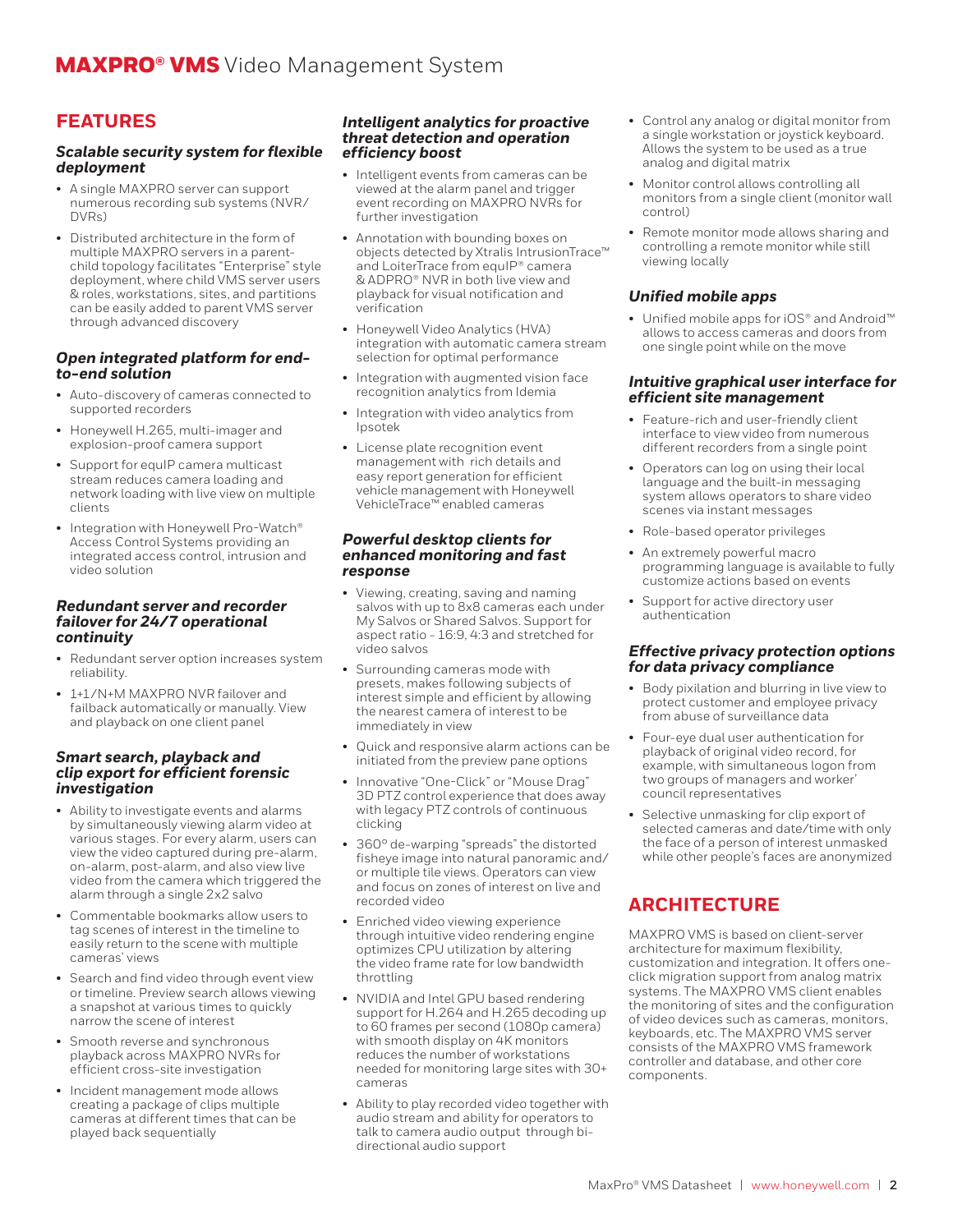## MAXPRO® VMS Intelligent Command

MAXPRO Intelligent Command is a powerful web-based platform and intuitive graphical user interface which transforms the video management experience to optimize security surveillance, enhance situational awareness and make properties more secure.

## **FEATURES**

#### *Scalable security system for flexible deployment*

- Web-based application for stand-alone and integrated systems of video & access control
- Expand the number of thin client users for local or remote access anywhere
- Removal of the need for firewall or IT exceptions as well as software installation and support for workstations

#### *Graphical user interface for efficient site management*

- Connected security across geolocations
- Unified and intuitive user interface reduces training costs for security personnel
- Customizable viewing grid via drag-drop camera setup plus priority sequencing of vulnerable areas, cameras or access points
- H.264 and H.265 video codecs supported
- Certificate-based encryption secures server-client communications

#### *Map navigation to view security status of property and buildings*

- GIS online map support including OpenStreet Maps or other web-based maps
- Easy cross-site navigation with instant in/ out zoomable maps from global to local viewpoints
- Import multi-layered building floor plans for precision in identifying and locating events
- Leverage existing CAD drawings/floor plans and significantly reduce map engineering costs
- Devices quickly placed on GIS or floor plan maps via drag-drop or via configuring map structure
- HTML 5 live video and instant playback for quick situation response

#### *Incident workflow and standard operating procedures for rapid decision making and situation response*

- Compliance with standard policies through customizable workflows
- Quick search and filter functionality for alarms or specific situational notifications
- Unified alarm management in alarm details pane including acknowledgement, history, and rollup
- Attach and secure various forms of evidence to incidents
- Automatic documentation of any incident workflow trail including location, time, evidence, assignment, operator comments, and standard operating procedures
- Generate incident report package and export in pdf to authorities

#### *Embedded tools to drive compliance metrics and centralized device management*

- Use System Health Dashboard to identify device failures rapidly and address instantly
- Healthy Building Dashboard single view of metrics on occupancy and crowd estimation, no mask detection and social distancing violations
- Accelerate multiple video device firmware updates simultaneously
- Simplify device maintenance and password updates across multiple devices at once

### **INTELLIGENT COMMAND IS COMPATIBLE WITH**

- **• MAXPRO VMS**
- **• MAXPRO NVRs\***

*\*in conjunction with the VMS*

## **CYBER SECURITY FEATURES**

- Enhanced password security: nonrecoverable passwords, enforcing complex passwords, password expiry, no default passwords
- Addressed unauthenticated/unauthorized channels
- Secured firewall configuration
- Secured web client enabled HTTPS and TLS 1.2; protection from CSRF and XSS attacks
- Restricted folder and registry access to operators
- Secured assemblies digital signing
- Secure communications with equIP cameras using Honeywell proprietary protocol and 30 Series cameras with TLS1.2 encrypted video streams
- Support for digest authentication in multicast stream between camera and MAXPRO VMS client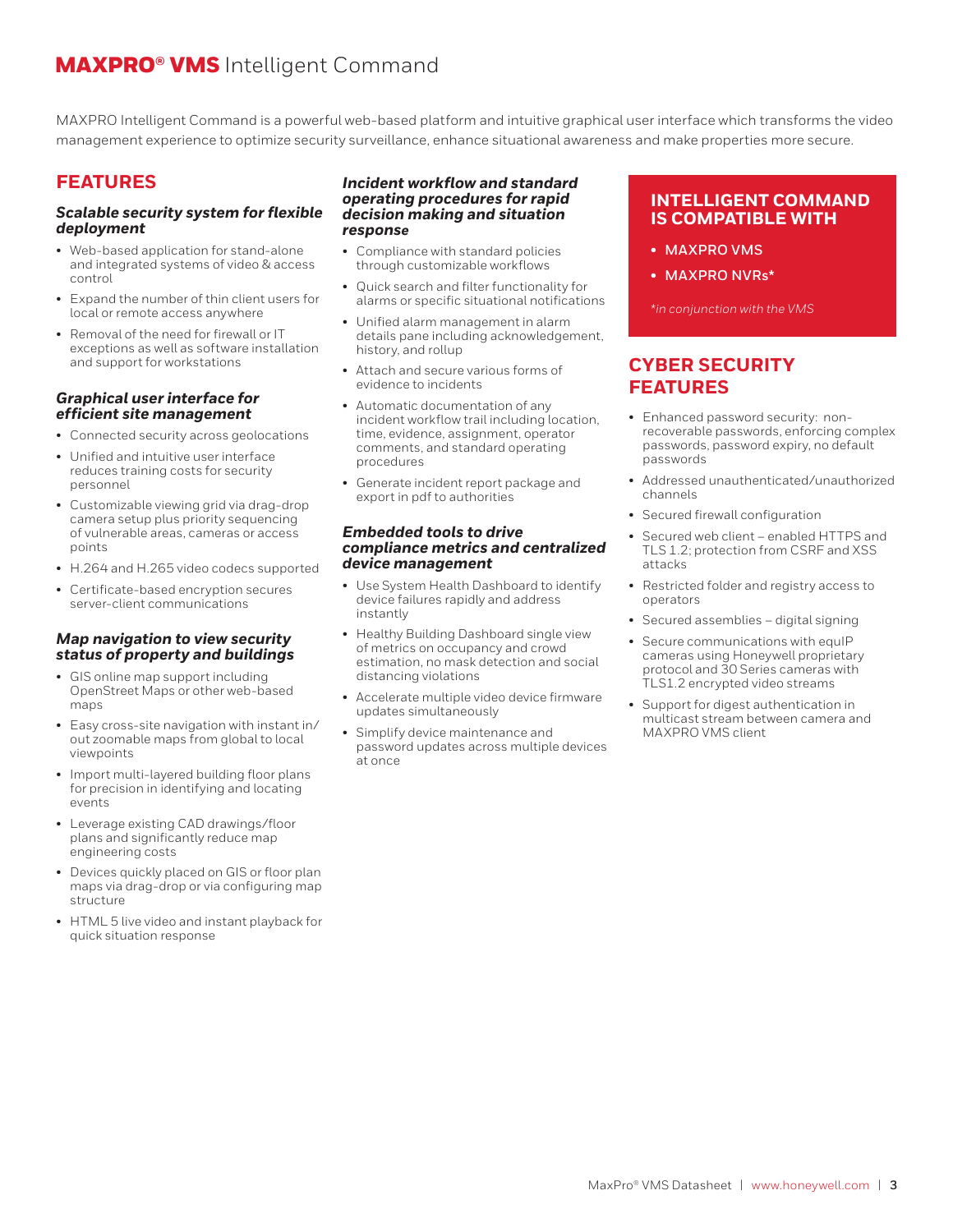## MAXPRO® VMS Video Management System



### **TABLE 1. RECOMMENDED HARDWARE SPECIFICATIONS**

| <b>MAXPRO VMS Minimum</b><br><b>Server Specs</b> | <b>Standard Spec</b><br>up to 5 Clients                                                                                                                                  | <b>Performance Spec</b><br>10 clients            | <b>Premium Spec</b><br><b>25 Clients and greater</b> |  |
|--------------------------------------------------|--------------------------------------------------------------------------------------------------------------------------------------------------------------------------|--------------------------------------------------|------------------------------------------------------|--|
| <b>PROCESSOR</b>                                 | Single Intel® Quad Core™ Xeon®<br>F3 1225V3 3.2 GHz S1150                                                                                                                | Single Intel® Quad Core™ Xeon®<br>F-2134 3.5 GHz | Dual Intel® 8 Core™ Xeon®<br>Silver 4110 2.1 GHz     |  |
| <b>OPERATING SYSTEM</b>                          | Microsoft Windows® Server 2019 64-bit, Server 2016 64-bit                                                                                                                |                                                  |                                                      |  |
| <b>COMPUTER TYPE</b>                             | Server – dual power supply suggested                                                                                                                                     |                                                  |                                                      |  |
| SYSTEM MEMORY (RAM)                              | 8 GB                                                                                                                                                                     | 16 GB                                            | 32 GB                                                |  |
| <b>DVD DRIVE</b>                                 | $DVD +/- RW$                                                                                                                                                             |                                                  |                                                      |  |
| <b>DISK</b>                                      | Two separate hard drives or two sets of RAID arrays                                                                                                                      |                                                  |                                                      |  |
|                                                  | Disk/RAID set 1 utilizes 10K RPM SATA 150 GB or 10K-15K RPM SCSI 146 GB for Windows® operating system,<br>MAXPRO VMS Server Software, and Microsoft SQL® Server software |                                                  |                                                      |  |
|                                                  | Disk/RAID set 2 utilizes 10K RPM SATA 150 GB or 10K-15K RPM SCSI 146 GB for MAXPRO VMS database files<br>and Microsoft SQL® Server database files                        |                                                  |                                                      |  |
|                                                  | Note: If fault tolerance is required, RAID set 1 is RAID 1, 10 or 0+1 and RAID set 2 is RAID 10 or 0+1                                                                   |                                                  |                                                      |  |
| <b>VIDEO ADAPTER</b>                             | Display adapter with video resolution 1024x768 pixels; 32-bit color or higher                                                                                            |                                                  |                                                      |  |
| <b>SERIAL PORTS</b>                              | Only required if serial device are to be connected - Suggested 8 Port MOXA PCI-e serial RS232                                                                            |                                                  |                                                      |  |
| NETWORK CONNECTION                               | 1 Gbit/sec or greater                                                                                                                                                    |                                                  |                                                      |  |
| <b>VIRTUAL ENVIRONMENT</b>                       | VM Ware ESXi version 5.5, vSphere and Hyper-V                                                                                                                            |                                                  |                                                      |  |

| <b>TABLE 2. RECOMMENDED WORKSTATION SPECIFICATIONS</b> |                                                      |                                                             |  |  |  |
|--------------------------------------------------------|------------------------------------------------------|-------------------------------------------------------------|--|--|--|
| <b>MAXPRO VMS Minimum</b><br><b>Workstation Specs</b>  | <b>2 Monitor Workstation</b>                         | <b>4 Monitor Workstation</b>                                |  |  |  |
| <b>PROCESSOR</b>                                       | Intel® Core™ i7-8700, 3.2 GHz                        |                                                             |  |  |  |
| <b>OPERATING SYSTEM</b>                                | Microsoft Windows® 10 Enterprise 64-bit              |                                                             |  |  |  |
| <b>COMPUTER TYPE</b>                                   | Workstation                                          |                                                             |  |  |  |
| <b>SYSTEM MEMORY (RAM)</b>                             | $16$ GB                                              |                                                             |  |  |  |
| <b>DVD DRIVE</b>                                       | $DVD +/- RW$                                         |                                                             |  |  |  |
| <b>DISK</b>                                            | 500 GB 7200RPM SATA3                                 |                                                             |  |  |  |
| <b>VIDEO ADAPTER</b>                                   | Integrated Intel UHD graphics 630                    | Integrated Intel UHD graphics 630<br>and NVIDIA Quadro P620 |  |  |  |
| <b>NETWORK CONNECTION</b>                              | 1 Gbit/sec or greater                                |                                                             |  |  |  |
| <b>VIRTUAL ENVIRONMENT</b>                             | Virtual environment not supported on client machines |                                                             |  |  |  |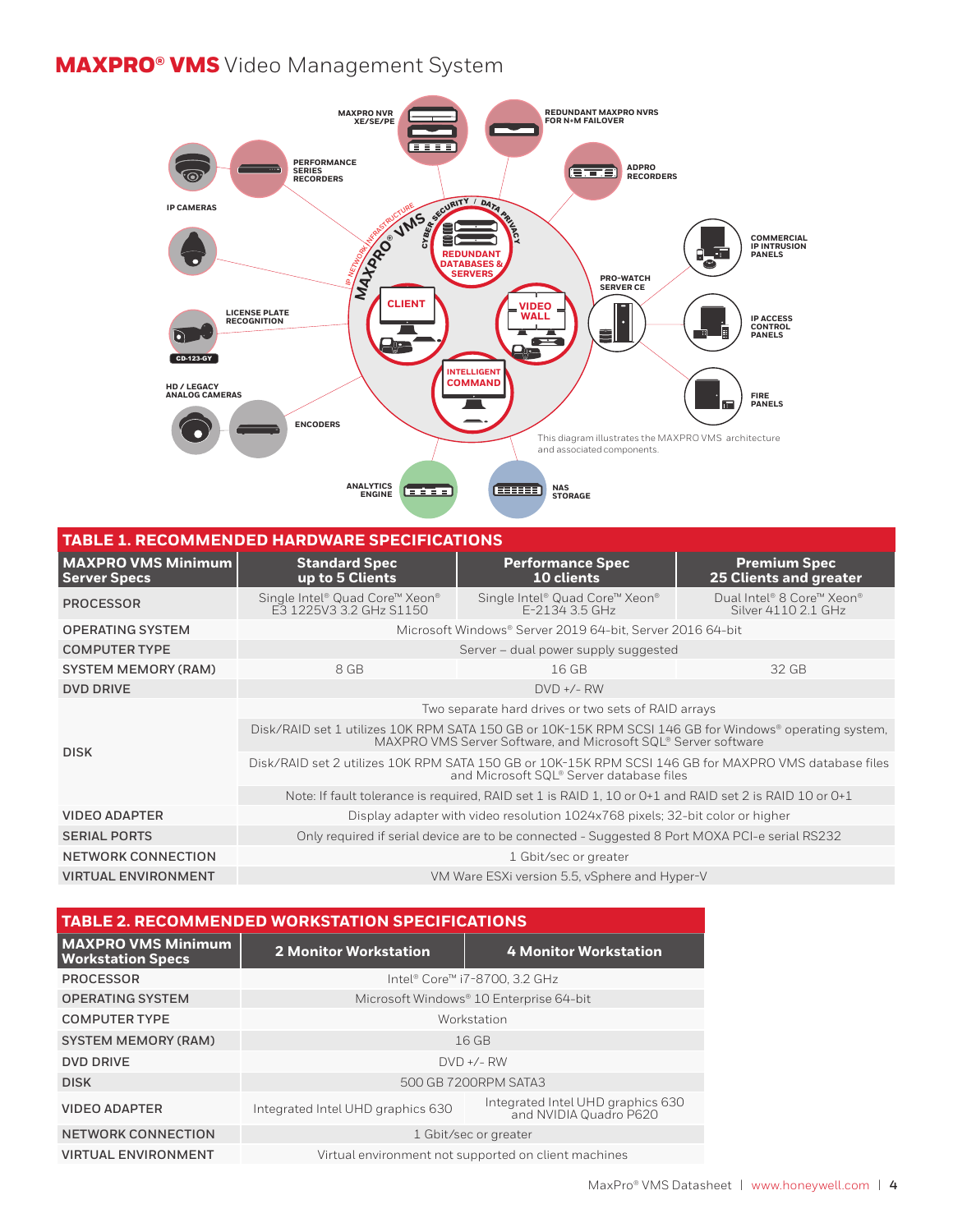#### **TABLE 2. ORDERING INFORMATION – MAXPRO VMS**

## **MAXPRO VMS - Part Numbers and Licensing**

| <b>HNMSWVMS</b>                                                                                                                                                        | VMS Base software includes: MAXPRO VMS.<br>SQL® 2019 Express, includes licenses for one<br>(1) MAXPRO VIEW Client, with 64-channel<br>interface to MAXPRO NVR Series, IP engine,<br>Enterprise NVR, MAXPRO-Net and VideoBloX<br>Matrix switch. (Add "-B" to P/N for redundant<br>server licenses) |  |  |
|------------------------------------------------------------------------------------------------------------------------------------------------------------------------|---------------------------------------------------------------------------------------------------------------------------------------------------------------------------------------------------------------------------------------------------------------------------------------------------|--|--|
| <b>HNMSWVMS-B</b>                                                                                                                                                      | Redundant MAXPRO VMS Base software license                                                                                                                                                                                                                                                        |  |  |
| <b>SSAHNMVMS</b>                                                                                                                                                       | Annual software support agreement - MAXPRO<br><b>VMS Base software</b>                                                                                                                                                                                                                            |  |  |
| <b>SSAHNMRED</b>                                                                                                                                                       | Annual software support agreement - redundant<br>MAXPRO VMS software                                                                                                                                                                                                                              |  |  |
| SSA24HNMVMS                                                                                                                                                            | Annual 24/7 software support agreement -<br>MAXPRO VMS base software                                                                                                                                                                                                                              |  |  |
| SSA24HNMRED                                                                                                                                                            | Annual 24/7 software support agreement -<br>redundant MAXPRO VMS software                                                                                                                                                                                                                         |  |  |
| <b>SSAEUHNMVMS</b>                                                                                                                                                     | Annual end user 24/7 software support<br>agreement - MAXPRO VMS base software                                                                                                                                                                                                                     |  |  |
| <b>SSAEUHNMRED</b>                                                                                                                                                     | Annual end user 24/7 software support<br>agreement - redundant MAXPRO VMS software                                                                                                                                                                                                                |  |  |
| MAXPRO Client License - One license per connected<br>workstation<br>(Client application can run multiple instances)<br>(Add "-B" to P/N for redundant server licenses) |                                                                                                                                                                                                                                                                                                   |  |  |
| <b>HNMSWCL</b>                                                                                                                                                         | MAXPRO View - single client license                                                                                                                                                                                                                                                               |  |  |
| <b>MAXPRO VMS Base Channel License</b><br>(Add "-B" to P/N for redundant server licenses)                                                                              |                                                                                                                                                                                                                                                                                                   |  |  |
| HNM64                                                                                                                                                                  | Additional 64 base channels                                                                                                                                                                                                                                                                       |  |  |
| <b>HNM128</b>                                                                                                                                                          | Additional 128 base channels                                                                                                                                                                                                                                                                      |  |  |
| <b>HNM192</b>                                                                                                                                                          | Additional 192 base channels                                                                                                                                                                                                                                                                      |  |  |
| <b>HNM256</b>                                                                                                                                                          | Additional 256 base channels                                                                                                                                                                                                                                                                      |  |  |
| <b>HNM384</b>                                                                                                                                                          | Additional 384 base channels                                                                                                                                                                                                                                                                      |  |  |
| <b>HNM448</b>                                                                                                                                                          |                                                                                                                                                                                                                                                                                                   |  |  |
|                                                                                                                                                                        | Additional 448 base channels                                                                                                                                                                                                                                                                      |  |  |
| <b>HNM512</b>                                                                                                                                                          | Additional 512 base channels                                                                                                                                                                                                                                                                      |  |  |
|                                                                                                                                                                        | MAXPRO VMS with Active Alert <sup>®</sup> Video Analytics -<br>One license per analytics channel                                                                                                                                                                                                  |  |  |
| <b>HNMHVAB</b>                                                                                                                                                         | HVA - base package                                                                                                                                                                                                                                                                                |  |  |
| <b>HNMHVAS</b>                                                                                                                                                         | HVA - standard package                                                                                                                                                                                                                                                                            |  |  |
| <b>HNMHVAP</b>                                                                                                                                                         | HVA - premium package                                                                                                                                                                                                                                                                             |  |  |
| <b>HNMHVASI</b>                                                                                                                                                        | HVA - smart impressions                                                                                                                                                                                                                                                                           |  |  |
| <b>HNMHVAPC</b>                                                                                                                                                        | HVA - people counter                                                                                                                                                                                                                                                                              |  |  |
|                                                                                                                                                                        | <b>MAXPRO VMS Server Failover Solution</b>                                                                                                                                                                                                                                                        |  |  |

#### **TABLE 3. ORDERING INFORMATION – MAXPRO VMS LITE**

## **MAXPRO VMS LITE - Part Numbers and Licensing**

|                                                                              | <b>MAXPRO VMS LITE - Base Software and Licenses</b>                                                                                                                                                                                                                                                                                                                                                              |  |  |  |
|------------------------------------------------------------------------------|------------------------------------------------------------------------------------------------------------------------------------------------------------------------------------------------------------------------------------------------------------------------------------------------------------------------------------------------------------------------------------------------------------------|--|--|--|
| <b>HNMSWVMSLT</b>                                                            | MAXPRO VMS Lite software includes:<br>MAXPRO VMS, SQL® 2019 Express, includes<br>licenses for one (1) MAXPRO VIEW Client,<br>with 64-channel interface to MAXPRO NVR<br>Series, IP engine, Enterprise NVR, MAXPRO-<br>Net and VideoBloX Matrix switch. Expandable<br>up to a maximum of three clients and 128<br>channels. No third-party adapter support.<br>(Add "-B" to P/N for redundant server<br>licenses) |  |  |  |
| <b>SSAHNMVMSL</b>                                                            | Annual software support agreement -<br>MAXPRO VMS Lite software                                                                                                                                                                                                                                                                                                                                                  |  |  |  |
| SSA24HNMVMSL                                                                 | Annual 24/7 software support agreement -<br>MAXPRO VMS Lite software                                                                                                                                                                                                                                                                                                                                             |  |  |  |
| <b>SSAEUHNMVMSL</b>                                                          | Annual end user 24/7 software support<br>agreement - MAXPRO VMS Lite software                                                                                                                                                                                                                                                                                                                                    |  |  |  |
| <b>MAXPRO VMS Lite Base Channel License -</b><br>One license per video input |                                                                                                                                                                                                                                                                                                                                                                                                                  |  |  |  |
| HNM64                                                                        | Additional 64 base channels                                                                                                                                                                                                                                                                                                                                                                                      |  |  |  |
| <b>MAXPRO VMS Lite Upgrade</b>                                               |                                                                                                                                                                                                                                                                                                                                                                                                                  |  |  |  |
| <b>HNMUG</b>                                                                 | Upgrade MAXPRO VMS Lite to MAXPRO<br><b>VMS</b>                                                                                                                                                                                                                                                                                                                                                                  |  |  |  |
| <b>INTELLIGENT COMMAND</b>                                                   |                                                                                                                                                                                                                                                                                                                                                                                                                  |  |  |  |
| <b>HNMINDWRKFL</b>                                                           | Intelligent Command Incident & Workflow                                                                                                                                                                                                                                                                                                                                                                          |  |  |  |
| <b>HNMDASHBOARDS</b>                                                         | Intelligent Command Safety & Compliance<br>Dashboard                                                                                                                                                                                                                                                                                                                                                             |  |  |  |
| <b>HNMONLNEMAPS</b>                                                          | Intelligent Command GIS/Online Web Map<br>Integration                                                                                                                                                                                                                                                                                                                                                            |  |  |  |
| HNMVMS3PDM                                                                   | Camera device management for third-party<br>cameras                                                                                                                                                                                                                                                                                                                                                              |  |  |  |
| <b>VMS Third-Party Analytics</b>                                             |                                                                                                                                                                                                                                                                                                                                                                                                                  |  |  |  |
| <b>HNMANALYTICS</b>                                                          | 3P Analytics adaptor license                                                                                                                                                                                                                                                                                                                                                                                     |  |  |  |

### **TABLE 4. MAXPRO VMS Hardware Server and Workstations**

| <b>HNMHWVMS</b> | MAXPRO VMS Server, 1U Rack mount,<br>Redundant Power Supply, Server IoT 2019       |
|-----------------|------------------------------------------------------------------------------------|
| HNMHWCL         | Tower Machine Small Form Factor for<br>MAXPRO® VMS with two monitor<br>connections |